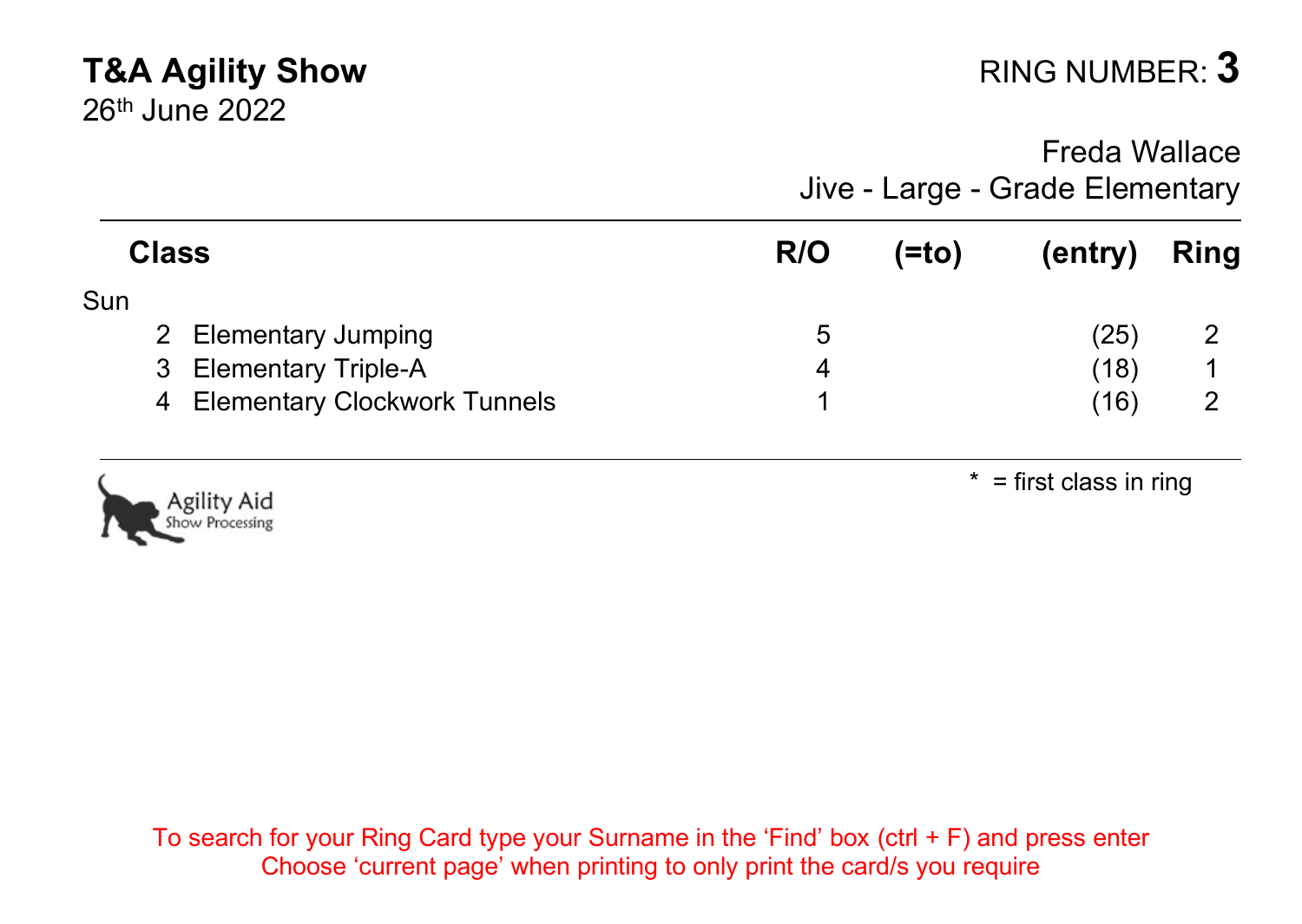### **T&A Agility Show RING NUMBER: 4** 26th June 2022 Freda Wallace Tika - Small - Grade Senior **Class R/O (=to) (entry) Ring** Sun 14 Senior Jumping 12 (14) 2<br>16 Senior Clockwork Tunnels 12 (15) 8 (11) 2 16 Senior Clockwork Tunnels **8 12 Senior Clockwork Tunnels** (11)  $*$  = first class in ring oility Aid Processing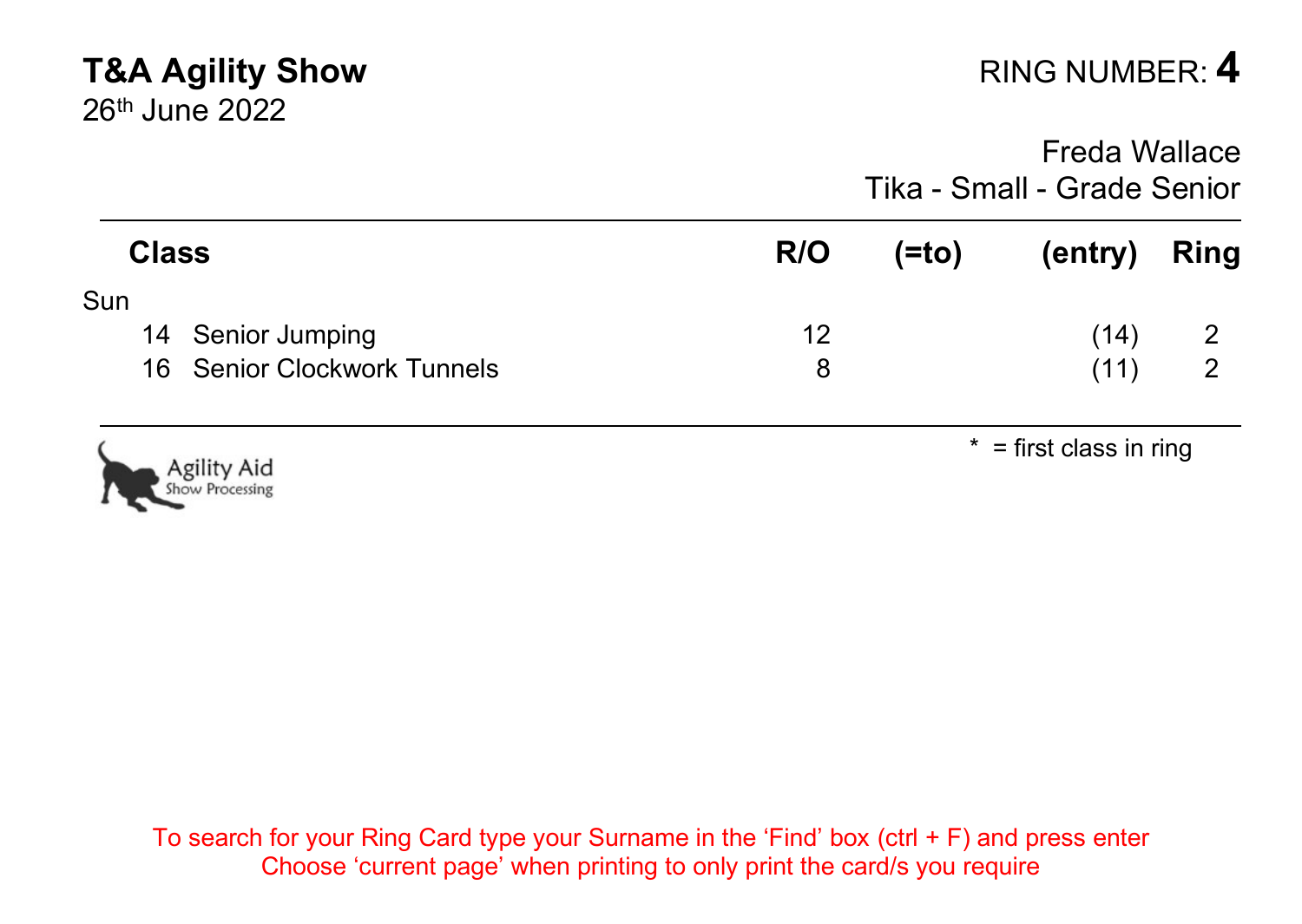# **T&A Agility Show** RING NUMBER: **8**

Amanda Spinks Mocca - Intermediate - Grade Elementary

| <b>Class</b> |                                | R/O | (=to | (entry) | Ring |
|--------------|--------------------------------|-----|------|---------|------|
| Sun          |                                |     |      |         |      |
|              | <b>Elementary Agility</b>      | 12  |      | (24)    |      |
|              | 2 Elementary Jumping           | 14  |      | (25)    | 2    |
|              | 3 Elementary Triple-A          | 6   |      | (18)    |      |
|              | 4 Elementary Clockwork Tunnels |     |      | (16)    |      |



 $* =$  first class in ring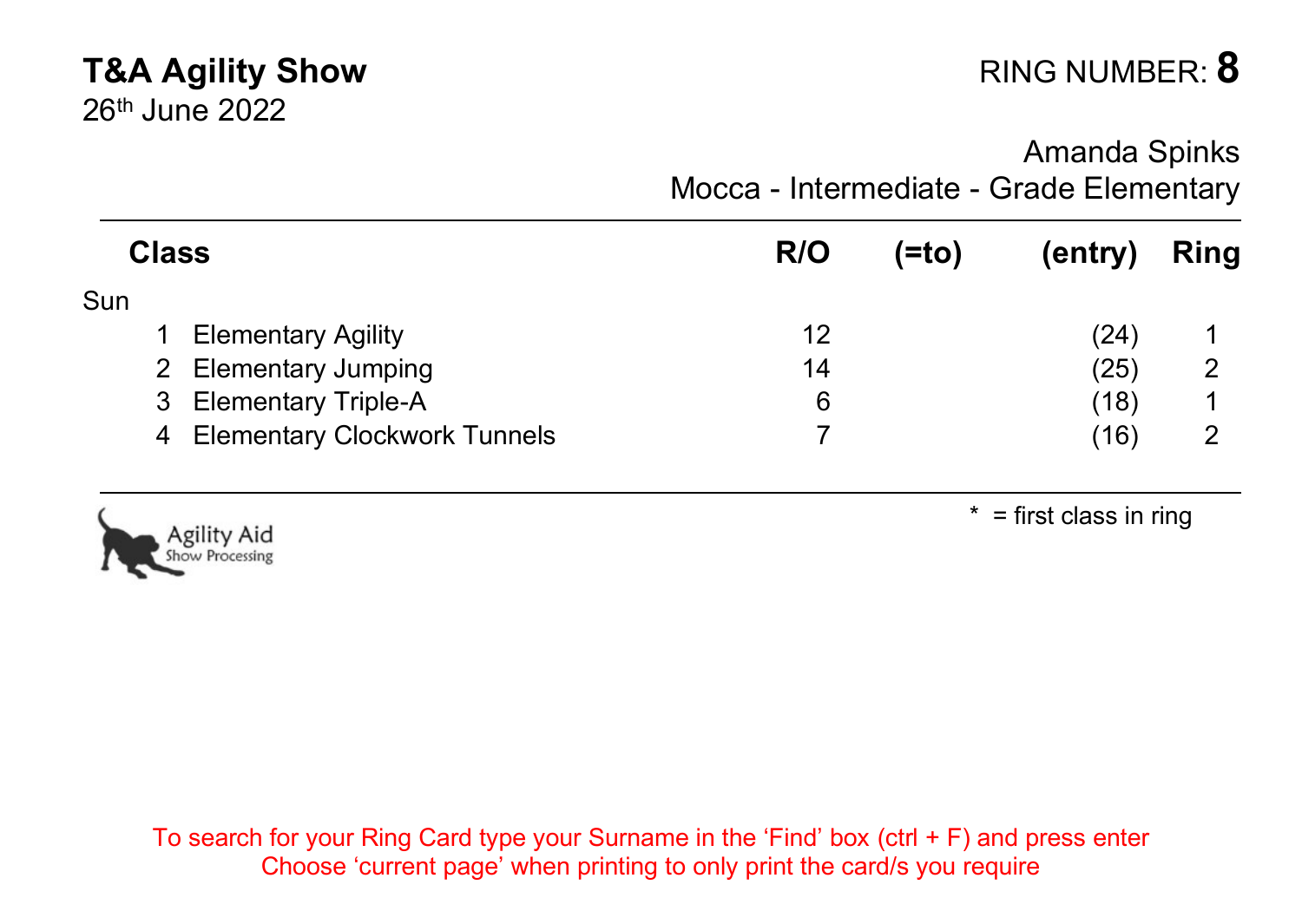## **T&A Agility Show** RING NUMBER: **9**

26th June 2022

Amanda Spinks Topic - Micro - Grade Elementary

| <b>Class</b> |                                | R/O | (=to | (entry) | Ring |
|--------------|--------------------------------|-----|------|---------|------|
| Sun          |                                |     |      |         |      |
|              | <b>Elementary Agility</b>      | 24  |      | (24)    |      |
|              | 2 Elementary Jumping           | 25  |      | (25)    | 2    |
|              | 3 Elementary Triple-A          | 18  |      | (18)    |      |
|              | 4 Elementary Clockwork Tunnels | 16  |      | (16)    | 2    |



 $* =$  first class in ring